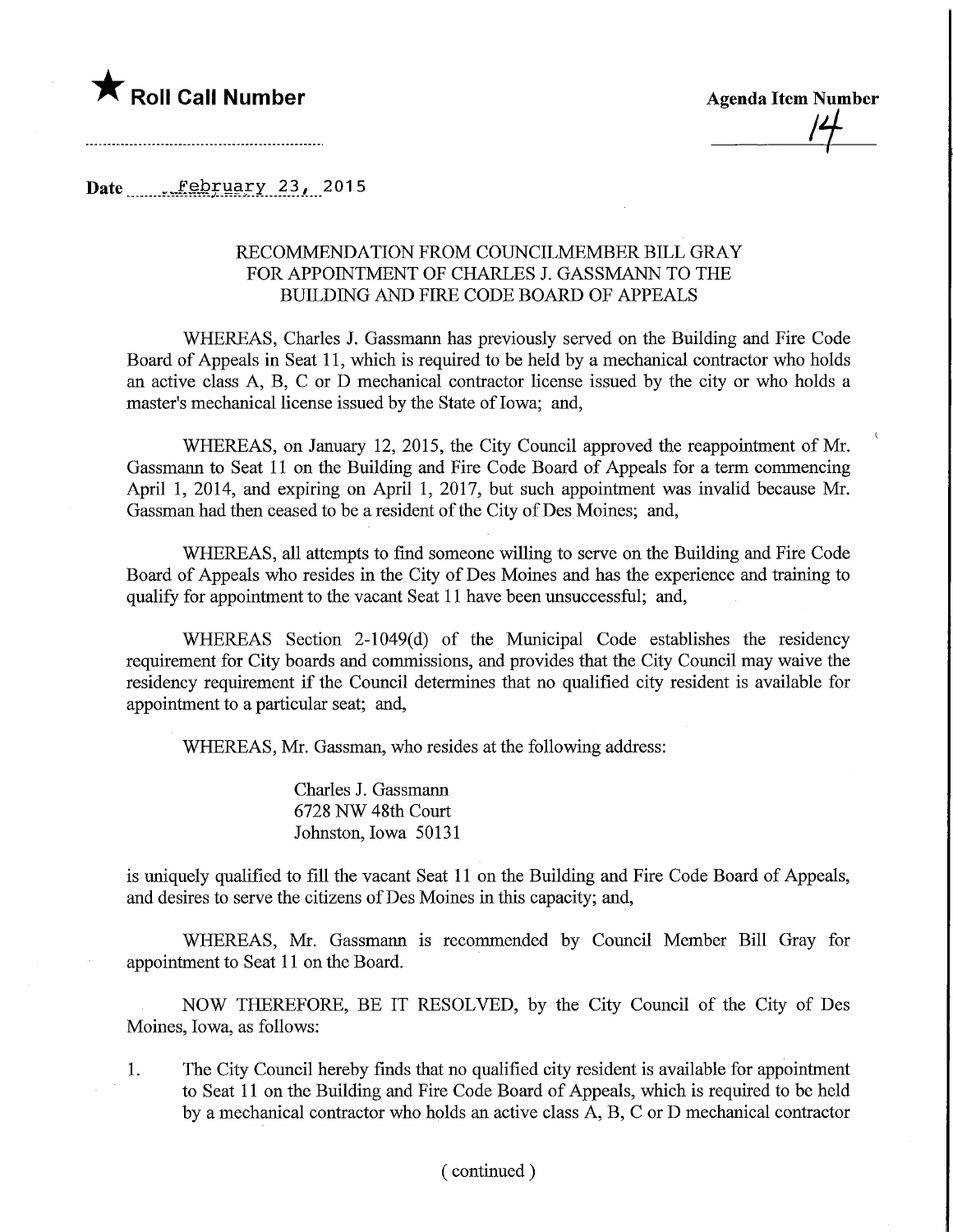

**Agenda Item Number** 

## Date  ${}_{\dots}$ February 23,  ${}_{\dots}$ 2015

 $\overline{2}$ 

license issued by the city or who holds a master's mechanical license issued by the State of Iowa

2. The City Council hereby waives the residence requirement, and approves the appointment of Charles Gassmann to Seat  $i<sub>i</sub>$  on the Building and Fire Code Board of Appeals for the three-year term that commenced April 1, 2014, and expires on April 1, 2017.

MOVED by \_\_\_\_\_\_\_\_\_\_\_\_\_\_\_\_\_\_\_\_\_\_ to adopt.

FORM APPROVED:

FORM APPROVED:<br>
Roger **K**. Brown Assistant City Attorney U:\Rog Docs\Admin\RC Appoint 15-02-23 Gassmann.doc

| <b>COUNCIL ACTION</b> | <b>YEAS</b> | <b>NAYS</b> | <b>PASS</b> | <b>ABSENT</b>   | <b>CERTIFICATE</b>                                                                                   |
|-----------------------|-------------|-------------|-------------|-----------------|------------------------------------------------------------------------------------------------------|
| <b>COWNIE</b>         |             |             |             |                 |                                                                                                      |
| <b>COLEMAN</b>        |             |             |             |                 | I, DIANE RAUH, City Clerk of said City hereby                                                        |
| <b>GATTO</b>          |             |             |             |                 | certify that at a meeting of the City Council of<br>said City of Des Moines, held on the above date, |
| <b>GRAY</b>           |             |             |             |                 | among other proceedings the above was adopted.                                                       |
| <b>HENSLEY</b>        |             |             |             |                 |                                                                                                      |
| <b>MAHAFFEY</b>       |             |             |             |                 | IN WITNESS WHEREOF, I have hereunto set my                                                           |
| <b>MOORE</b>          |             |             |             |                 | hand and affixed my seal the day and year first<br>above written.                                    |
| <b>TOTAL</b>          |             |             |             |                 |                                                                                                      |
| <b>MOTION CARRIED</b> |             |             |             | <b>APPROVED</b> |                                                                                                      |
|                       |             |             |             |                 |                                                                                                      |
|                       |             |             |             | Mayor           | City Cl                                                                                              |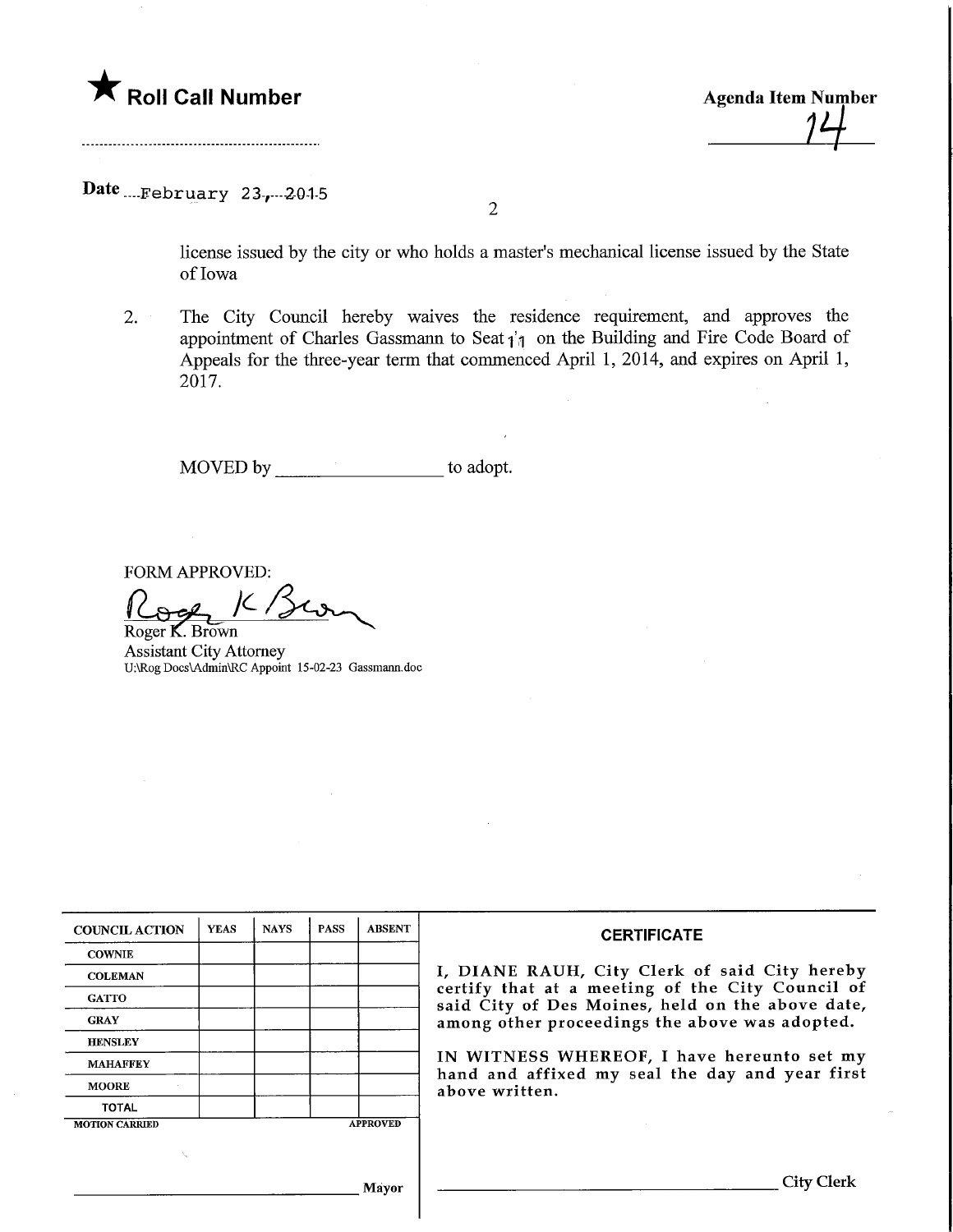## City of Des Moines, Iowa Boards and Commissions Board Composition

# Building and Fire Code Board of Appeals

| Description:   | (1) The board has the authority to periodically review building, electrical, mechanical,<br>plumbing, and fire codes (2) Acts as a board of appeals to hear grievances arising from a<br>decision of the building official or fire chief; (3) Determine the suitability of alternate materials<br>and types of construction(4) Waives building code requirements under certain circumstances.                                                                                                                                                                                                                                                                                                                                                                                                                                                                                                                                                          |
|----------------|--------------------------------------------------------------------------------------------------------------------------------------------------------------------------------------------------------------------------------------------------------------------------------------------------------------------------------------------------------------------------------------------------------------------------------------------------------------------------------------------------------------------------------------------------------------------------------------------------------------------------------------------------------------------------------------------------------------------------------------------------------------------------------------------------------------------------------------------------------------------------------------------------------------------------------------------------------|
| Staff contact: | Cody Christensen 283-4989                                                                                                                                                                                                                                                                                                                                                                                                                                                                                                                                                                                                                                                                                                                                                                                                                                                                                                                              |
| Term length:   | Three years                                                                                                                                                                                                                                                                                                                                                                                                                                                                                                                                                                                                                                                                                                                                                                                                                                                                                                                                            |
| Expiration:    | April 1st                                                                                                                                                                                                                                                                                                                                                                                                                                                                                                                                                                                                                                                                                                                                                                                                                                                                                                                                              |
| Meetings:      | 3:30, Second Thursday of each month,                                                                                                                                                                                                                                                                                                                                                                                                                                                                                                                                                                                                                                                                                                                                                                                                                                                                                                                   |
| Location:      | 602 Robert D Ray Drive                                                                                                                                                                                                                                                                                                                                                                                                                                                                                                                                                                                                                                                                                                                                                                                                                                                                                                                                 |
|                | Argonne Armory, Lower Level, Room: St. Etienne Conference Room                                                                                                                                                                                                                                                                                                                                                                                                                                                                                                                                                                                                                                                                                                                                                                                                                                                                                         |
| Requirements:  | Seventeen members. Members must have a minimum of five years experience in one of the<br>required fields listed under "professional requirements."                                                                                                                                                                                                                                                                                                                                                                                                                                                                                                                                                                                                                                                                                                                                                                                                     |
|                | Prof. requirements: One lowa registered architect; one lowa registered professional structural or construction<br>engineer; one lowa registered professional mechanical engineer.; one lowa registered<br>professional electrical engineer; one general contractor - residential; one general contractor -<br>commercial; two Des Moines licensed active master electricians responsible for electrical<br>install operation of licensed electrical contractor; one Des Moines licensed master plumber<br>responsible for plumbing install operation of licensed plumbing contractor; one Des Moines<br>licensed journeyman plumber; two mechanical contractors with active Des Moines A, B, C or<br>D mechanical contractor license; one licensed attorney; one person experienced in real<br>estate or real estate financing; one person experienced in historic preservation; a building<br>official and Fire Marshall serve as ex-officio members. |

| <b>Member Information</b>                                                                |                                                                    |                                                                                     |                                                                   |  |
|------------------------------------------------------------------------------------------|--------------------------------------------------------------------|-------------------------------------------------------------------------------------|-------------------------------------------------------------------|--|
| Bart D Caldwell<br>1370 NW 72nd Street<br><b>Ankeny 50023</b>                            | $(C)$ :<br>(D):<br>515 365-8225<br>515 710-5874<br>(E):<br>$(W)$ : | Term expires:<br>Took office:<br>Appointed by:<br>Residing in Ward:<br>Eligibility: | 4/1/2014<br>1/23/2012<br>4 - Ward 4<br>Eligible for reappointment |  |
| Seat: 14 - Experience as fire<br>protection engineer, fire<br>science or fire technology |                                                                    | Gender:                                                                             | Male                                                              |  |
| Phillip Delafield<br>602 Robert D. Ray Drive<br>Des Moines 50309                         | $(C)$ :<br>$(D)$ :<br>515 283-4239<br>(E):<br>(W): 515 283-4239    | Term expires:<br>Took office:<br>Appointed by:<br>Residing in Ward:<br>Eligibility: | 12/31/2020<br>4/1/2004<br>11 - Miscellaneous<br>N/A               |  |
| Seat: 16 - Ex-Officio Building<br>Official                                               |                                                                    | Gender:                                                                             | Male                                                              |  |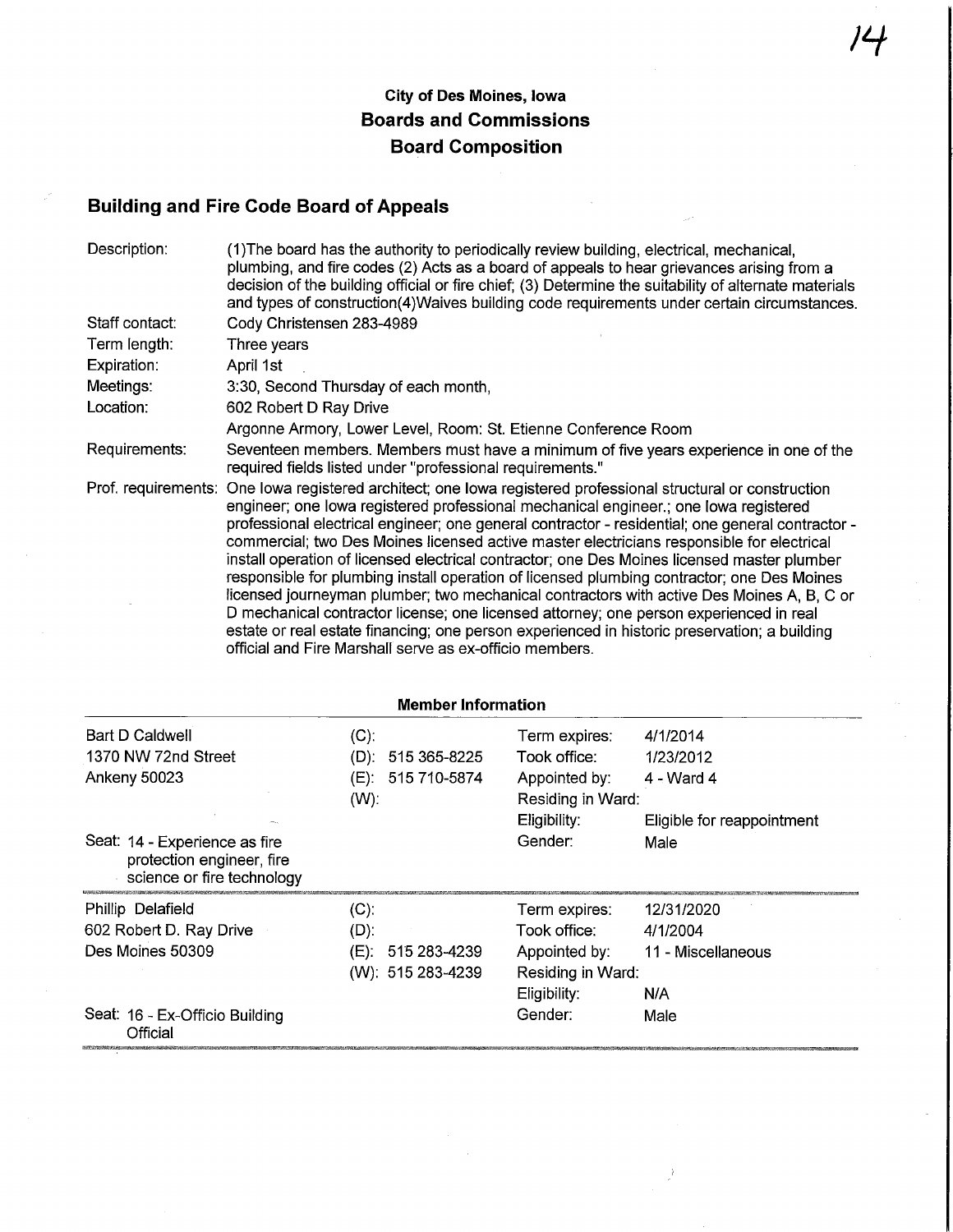Board Composition February 19,2015 Page 2 of 4

| <b>Member Information</b>                                                                                      |                                                                         |                                                                                                  |                                                                                            |  |  |
|----------------------------------------------------------------------------------------------------------------|-------------------------------------------------------------------------|--------------------------------------------------------------------------------------------------|--------------------------------------------------------------------------------------------|--|--|
| Gary Edgington<br>3712 SW 33rd Street<br>Des Moines 50321<br>Seat: 08 - Master Electrician                     | $(C)$ :<br>$(D)$ :<br>(E): 515 396-2340<br>(W): 515 245-9594            | Term expires:<br>Took office:<br>Appointed by:<br>Residing in Ward: 3<br>Eligibility:<br>Gender: | 4/1/2006<br>4/1/1999<br>7 - Mayor<br>Not eligible for reappointment<br>Male                |  |  |
| Charles J Gassmann<br>4440 41st Street<br>Des Moines 50310<br>Seat: 11 - Mechanical Contractor                 | $(C): 515208-3540$<br>(D): 515 244-8911<br>$(E)$ :<br>(W): 515 244-8911 | Term expires:<br>Took office:<br>Appointed by:<br>Residing in Ward: 1<br>Eligibility:<br>Gender: | 4/1/2017<br>7/26/2010<br>1 - Ward 1<br>Not eligible for reappointment<br>Male              |  |  |
| James W Johnson<br>3228 Skyline Drive<br>Des Moines 50310<br>Seat: 15 - Experience in Historic<br>Preservation | $(C)$ :<br>$(D)$ :<br>(E): 515 274-1872<br>(W): 515 202-4460            | Term expires:<br>Took office:<br>Appointed by:<br>Residing in Ward: 1<br>Eligibility:<br>Gender: | 4/1/2015<br>2/14/2011<br>7 - Mayor<br>Not eligible for reappointment<br>Male               |  |  |
| Dave J Kriens, Jr.<br>2206 Watrous Avenue<br>Des Moines 50321<br>Seat: 10 - Master Plumber                     | $(C)$ :<br>(D): 515 288-8688<br>(E): 515 202-2492<br>$(W)$ :            | Term expires:<br>Took office:<br>Appointed by:<br>Residing in Ward: 3<br>Eligibility:<br>Gender: | 4/1/2012<br>12/20/2010<br>6 - At Large B - Coleman<br>Eligible for reappointment<br>Male   |  |  |
| Chad Layland<br>2329 NW Maple<br><b>Ankeny 50023</b><br>Seat: 03 - Professional Electrical<br>Engineer         | $(C)$ :<br>$(D)$ :<br>515 963-9570<br>$(E)$ :<br>(W): 515 288-6774      | Term expires:<br>Took office:<br>Appointed by:<br>Residing in Ward: 0<br>Eligibility:<br>Gender: | 4/1/2004<br>4/1/1999<br>6 - At Large B - Coleman<br>Not eligible for reappointment<br>Male |  |  |
| Marshall G Linn<br>3736 John Lynde Road<br>Des Moines 50312<br>Seat: 05 - General Contractor<br>Commercial     | $(C)$ :<br>$(D)$ :<br>515 255-1686<br>(E):<br>(W): 515 243-0156         | Term expires:<br>Took office:<br>Appointed by:<br>Residing in Ward: 3<br>Eligibility:<br>Gender: | 4/1/2010<br>1/26/2004<br>2 - Ward 2<br>Not eligible for reappointment<br>Male              |  |  |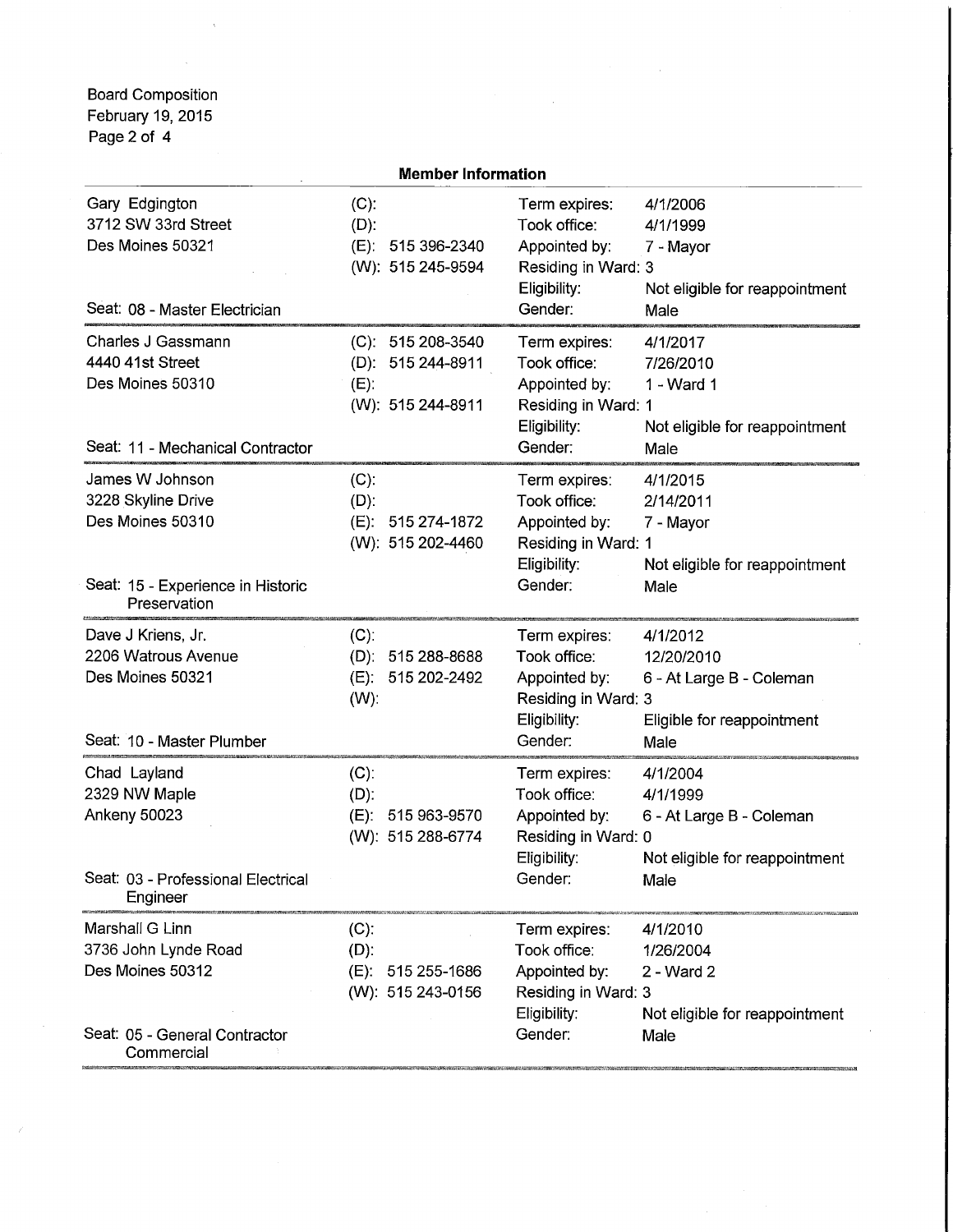Board Composition February 19, 2015 Page 3 of 4

| <b>Member Information</b>                                                                                  |                                                                         |                                                                                                  |                                                                                            |  |  |
|------------------------------------------------------------------------------------------------------------|-------------------------------------------------------------------------|--------------------------------------------------------------------------------------------------|--------------------------------------------------------------------------------------------|--|--|
| Martie D Mendenhall<br>3138 E. Titus<br>Des Moines 50320<br>Seat: 06 - General Contractor<br>Residential   | $(C)$ :<br>$(D)$ :<br>(E): 515 287-0097<br>(W): 515 280-3542            | Term expires:<br>Took office:<br>Appointed by:<br>Residing in Ward: 4<br>Eligibility:<br>Gender: | 4/1/2012<br>1/28/2002<br>3 - Ward 3<br>Not eligible for reappointment<br>Male              |  |  |
| Susan R Oltrogge<br>1331 43rd Street<br>Des Moines 50311<br>Seat: 04 - Professional Engineer<br>Mechanical | $(C)$ :<br>$(D)$ :<br>(E): 515 277-8977<br>(W): 515 244-7167            | Term expires:<br>Took office:<br>Appointed by:<br>Residing in Ward: 1<br>Eligibility:<br>Gender: | 4/1/2007<br>4/1/2000<br>1 - Ward 1<br>Not eligible for reappointment<br>Female             |  |  |
| Tom Patava<br>City of DM Fire Marshall<br>Seat: 17 - Fire Marshall                                         | $(C)$ :<br>(D): $515\,283 - 4242$<br>$(E)$ :<br>$(W)$ :                 | Term expires:<br>Took office:<br>Appointed by:<br>Residing in Ward:<br>Eligibility:<br>Gender:   | 11 - Miscellaneous<br>Eligible for reappointment<br>Male                                   |  |  |
| <b>Melvin D Shivvers</b><br>645 46th St<br>Des Moines 50312<br>Seat: 01 - Architect                        | $(C)$ :<br>$(D)$ :<br>(E): 515 277-5082<br>(W): 515 277-5082            | Term expires:<br>Took office:<br>Appointed by:<br>Residing in Ward: 3<br>Eligibility:<br>Gender: | 4/1/2010<br>1/22/2000<br>7 - Mayor<br>Not eligible for reappointment<br>Male               |  |  |
| Donald Stockton<br>7601 NW 99th Court<br>Johnston 50131<br>Seat: 07 - Master Electrician                   | $(C): 515669-0303$<br>(D): 515 288-6774<br>$(E)$ :<br>(W): 515 288-6774 | Term expires:<br>Took office:<br>Appointed by:<br>Residing in Ward:<br>Eligibility:<br>Gender:   | 4/1/2015<br>7/28/2014<br>4 - Ward 4<br>Eligible for reappointment<br>Male                  |  |  |
| Jon S Thyberg<br>841 41<br>Des Moines 50312<br>Seat: 09 - Journeyman Plumber                               | $(C)$ :<br>$(D)$ :<br>515 279-7448<br>(E):<br>(W): 515 697-3550         | Term expires:<br>Took office:<br>Appointed by:<br>Residing in Ward: 3<br>Eligibility:<br>Gender: | 4/1/2009<br>12/22/2003<br>5 - At Large A - Moore<br>Not eligible for reappointment<br>Male |  |  |

Member Information